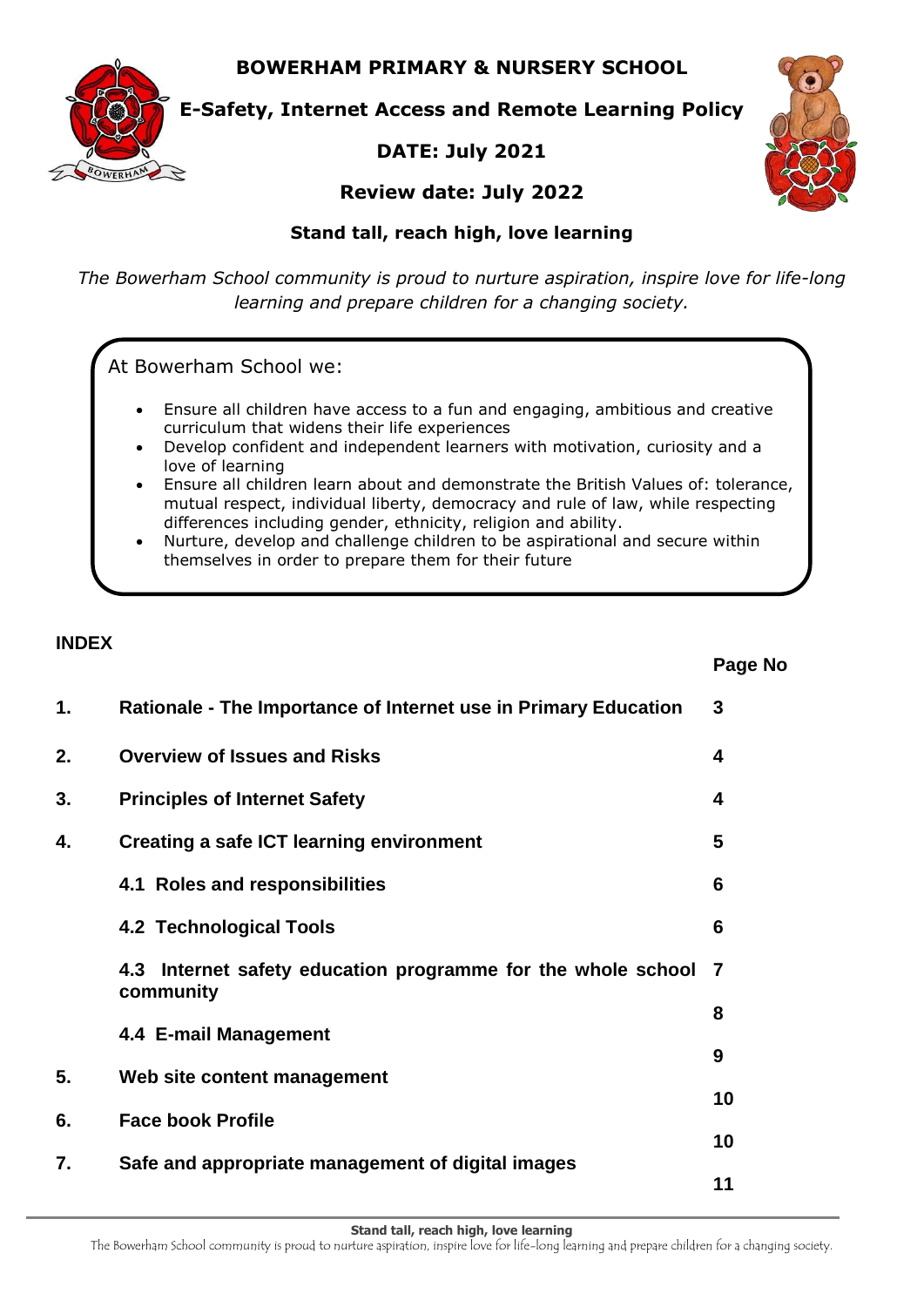| 8.  | Internet access authorisation            |                 |
|-----|------------------------------------------|-----------------|
| 9.  | <b>Staff consultation</b>                | 11              |
| 10. | <b>Responding to incidents of misuse</b> | 12 <sup>°</sup> |
| 11. | <b>Sanctions</b>                         | 13              |
| 12. | <b>Monitoring</b>                        | 13<br>14        |
| 13  | <b>Online Homework</b>                   |                 |
|     | <b>Review</b>                            |                 |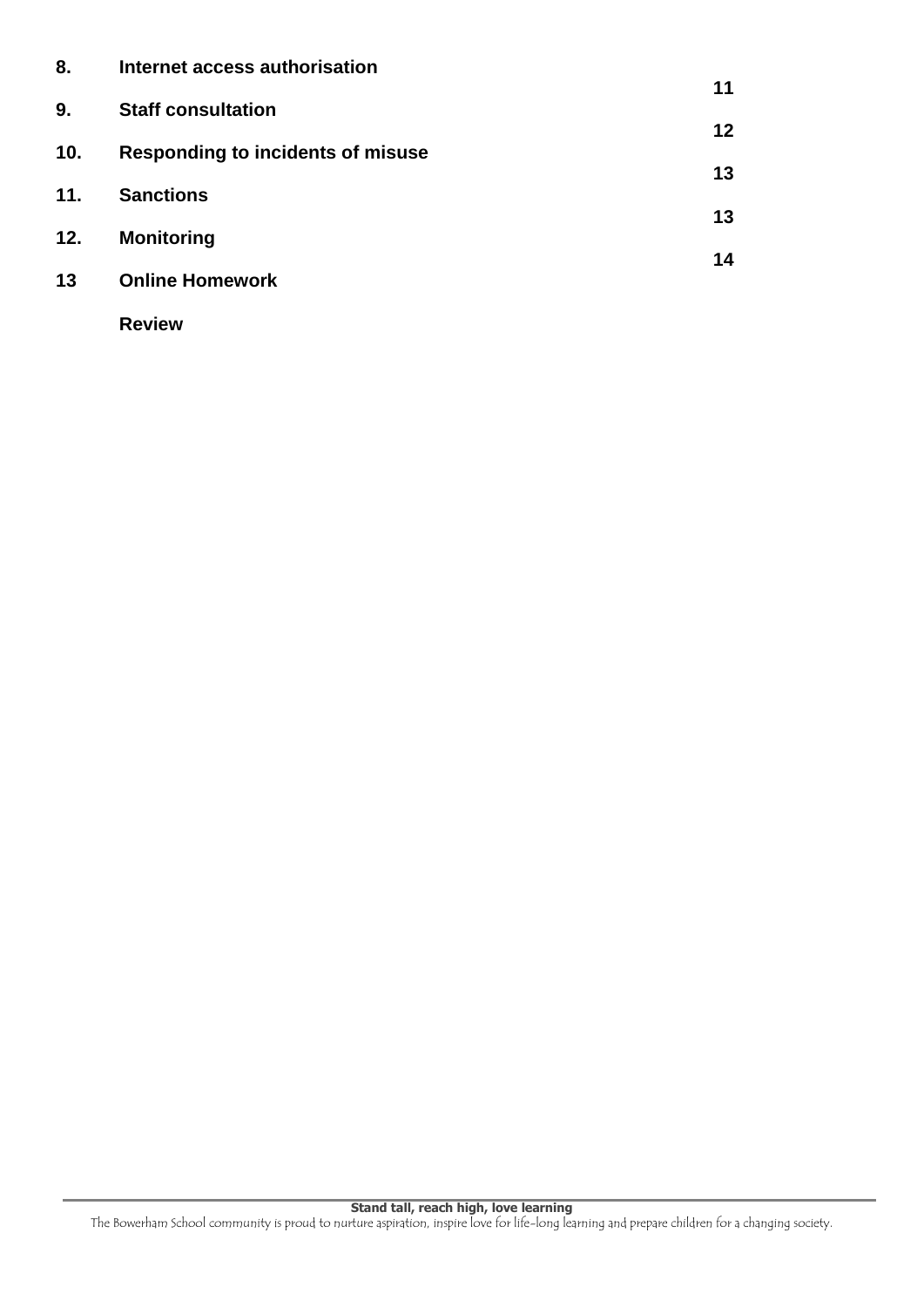## **1. Rationale - The Importance of Internet use in Primary Education**

The Internet is ubiquitous with significant educational benefits resulting from appropriate curriculum Internet use as well as maintaining a digital dialogue with our parents, wider school family and community partners. This includes access to information from around the world and the abilities to communicate widely.

- The Internet is an essential element in 21<sup>st</sup> Century life for education, business and social interaction. The school has a duty to provide students with quality Internet access as part of their learning experience**.**
- The purpose of Internet use in school is to raise educational standards, to promote pupil achievement, to support the professional work of staff and to enhance the school's management information and business administration systems.
- Internet use is a part of the statutory curriculum and a necessary tool for staff and pupils.
- The following E-safety policy includes all digital devices and platforms, including all Internetenabled hand-held devices.
- All safe-guarding and child-protection guidelines expressed in this policy are pursuant to with the Keeping Children Safe in Education 2020 and Teaching Online Safety in School June 2019.

The Coronavirus Pandemic has highlighted the need for schools to have the facility to maintain learning remotely. The Department for Education states:

"Where a class, group or small number of pupils need to self-isolate, or there is a local lockdown requiring pupils to remain at home, we expect schools to have the capacity to offer immediate remote education."

- o [https://www.gov.uk/guidance/remote-education-during-coronavirus](https://www.gov.uk/guidance/remote-education-during-coronavirus-covid-19)[covid-19](https://www.gov.uk/guidance/remote-education-during-coronavirus-covid-19)
- o [https://www.gov.uk/guidance/remote-education-practice-for-schools](https://www.gov.uk/guidance/remote-education-practice-for-schools-during-coronavirus-covid-19)[during-coronavirus-covid-19](https://www.gov.uk/guidance/remote-education-practice-for-schools-during-coronavirus-covid-19)
- o [https://www.gov.uk/guidance/safeguarding-and-remote-education](https://www.gov.uk/guidance/safeguarding-and-remote-education-during-coronavirus-covid-19)[during-coronavirus-covid-19](https://www.gov.uk/guidance/safeguarding-and-remote-education-during-coronavirus-covid-19)

In response to this requirement the school has adopted 2 new online platforms to provide a comprehensive remote learning package should the need arise. The school will provide online teaching using Microsoft Teams for delivery of material and lessons and Showbie for presentation of resources and feedback and dialogue between children and teachers.

# **Using the Internet in education allows:**

- Access to all age-appropriate world-wide educational resources.
- Access to expert up to date knowledge for both pupils and staff
- Fast communication links to support services, professional associations and colleagues;
- Fast exchange of data with the LGfL and DfES.
- Remote teaching and learning
- Delivery and presentation of resources remotely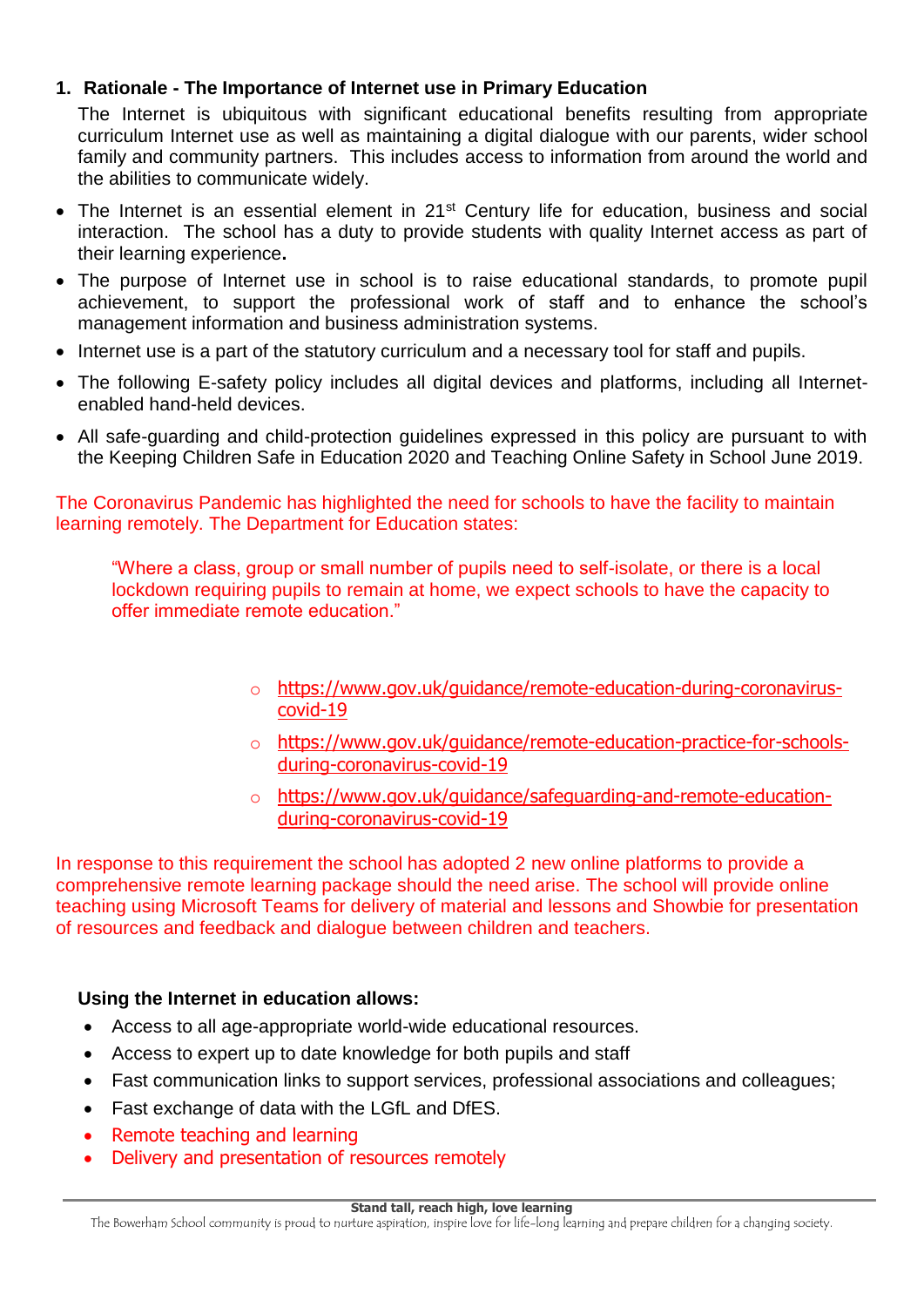#### **Internet use will enhance learning because:**

- Use of the Internet will be built into Curriculum Planning for all subjects to specifically enrich and extend the learning process.
- Staff will guide pupils in on-line activities that are planned to support the learning outcomes for the pupils' age and maturity.
- Pupils will be educated in the effective use of the Internet in research, including the skills of knowledge location and retrieval; appraisal of bias and subjectivity and copyright materials.
- The school has adopted a web based computing curriculum using [www.ilearn2.co.uk](http://www.ilearn2.co.uk/)

### **2. Overview of Issues and Risks**

It is the duty of the school to ensure that every child in our care is safe, and the same principles should apply to the 'virtual' or 'digital' world as would be applied to the school's physical buildings. ICT can offer many positive educational and social benefits to both adults and pupils, and both should be clearly educated on the benefits and risks involved when going online, including:

- **Copyright infringement** Copyright law applies on the Internet: staff should ensure that the use of Internet derived materials by staff and by pupils complies with copyright law.
- **Exposure to inappropriate materials** There is a risk that when using the Internet, young people may be exposed to material that is pornographic, hateful and violent in nature, encourages activities that are dangerous or illegal, is just age-inappropriate, biased or in contrast to Bowerham's whole-school values. Bowerham seeks to build pupil's understanding and confidence in dealing with e-Safety issues, both at home and school.
- **Inappropriate or illegal behaviour** Online bullying is an unfortunate aspect of the use of Internet-enabled technologies. This can damage victim's self-esteem and pose a threat to their wellbeing. Our school has a range of strategies and policies to prevent online bullying, outlined in various sections of this policy. These include:
	- No access to chat-rooms, Instant Messaging services and bulletin boards.
	- Pupils are taught how to use the Internet safely and responsibly in line with our Child Protection and PSHEE policies and new Computing Curriculum (September 2014).
- **Physical danger and sexual abuse including grooming** Criminal minorities make use of the Internet to make contact with young people with the intention of establishing and developing relationships with young people with the sole purpose of persuading them into sexual activity. There is also a risk that while online a young person might provide information that can personally identify them or others, or arrange to meet people they have met online, so posing a risk to their safety or that of their family or friends.
- **Inappropriate or illegal behaviour by school staff** This may include viewing or circulating inappropriate material via email, or much more serious activities such as viewing, possessing, making or distributing indecent images. Inappropriate activity by a staff member may result in a disciplinary response by the school or authorities.
- **Examples of risk**

The Bowerham School community is proud to nurture aspiration, inspire love for life-long learning and prepare children for a changing society.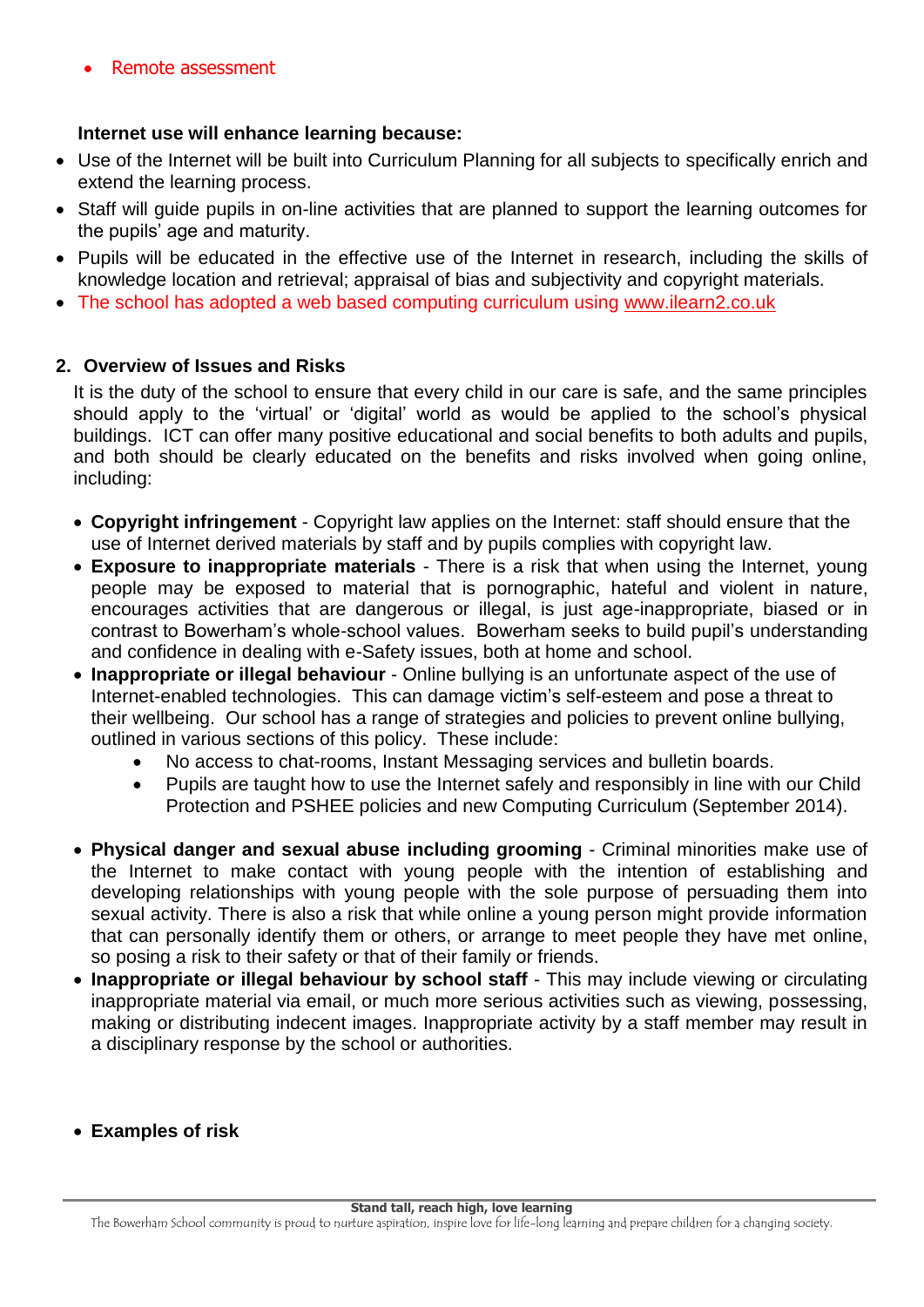| Area of Risk                                     | <b>Examples of Risk</b>                           |  |
|--------------------------------------------------|---------------------------------------------------|--|
| Commerce:                                        | Advertising                                       |  |
| Pupils need to be taught to identify potential   | Privacy of information (phishing, identity fraud) |  |
| risks when using commercial sites.               | Invasive software (virus, Trojan, spyware,        |  |
|                                                  | malware)                                          |  |
|                                                  | Online gambling                                   |  |
|                                                  | Premium rate sites                                |  |
| Content:                                         | Illegal materials                                 |  |
| Pupils need to be taught that not all content is | Inaccurate/biased materials                       |  |
| appropriate or from a reliable source.           | Inappropriate materials                           |  |
|                                                  | Copyright and plagiarism                          |  |
|                                                  | User generated content (YouTube, sexting)         |  |
| Contact:                                         | Grooming                                          |  |
| Pupils need to be taught that contact may be     | Cyber bullying                                    |  |
| made using digital technologies and that         | Contact inappropriate emails / blogs / instant    |  |
| appropriate conduct is necessary<br>when         | messaging                                         |  |
| engaging with these technologies                 | Encouraging inappropriate contact                 |  |

### **3. Principles of Internet Safety**

The School Internet Policy is built on the following five core principles:

**Guided educational use** - Significant educational benefits should result from curriculum Internet use including access to information from around the world and the abilities to communicate widely and to publish easily. Curriculum Internet use should be planned, taskorientated and educational within a regulated and managed environment. There is a clear distinction of learning about Computing & ICT and learning with computing & ICT.

**Risk assessment**- Use of the Internet poses certain risks to which our pupils are aware and able to act responsibly. We will ensure that everyone is fully aware of such risks, perform risk assessments and implement the policy for Internet use. Pupils need to know how to act and report inappropriate material.

**Responsibility**- Internet safety depends on staff, schools, governors, advisers, parents and the pupils themselves taking responsibility for the use of Internet on all devices. The balance between educating pupils to take a responsible approach and the use of regulation and technical solutions will be judged carefully.

**Regulation** - The use of unsuitable resources, for instance un-moderated chat rooms or Instant messaging services present immediate dangers that are challenging to monitor and are therefore banned.

**Appropriate strategies** - This policy describes a number of strategies to help to ensure responsible and safe use. They include developing children's 'netiquette' in response to safe and responsible Internet use, developing responsibility and on guiding pupils towards educational activities. This requires staff, parents and pupils to be active participants and supporters of safe online activities

### **4. Creating a safe E-learning environment**

The first challenge in creating a safe ICT learning environment is to ensure that everyone is aware of the issues and how they impact upon the school environment and the pupils. Awareness will be raised, in part, by a comprehensive Internet safety education programme for the whole school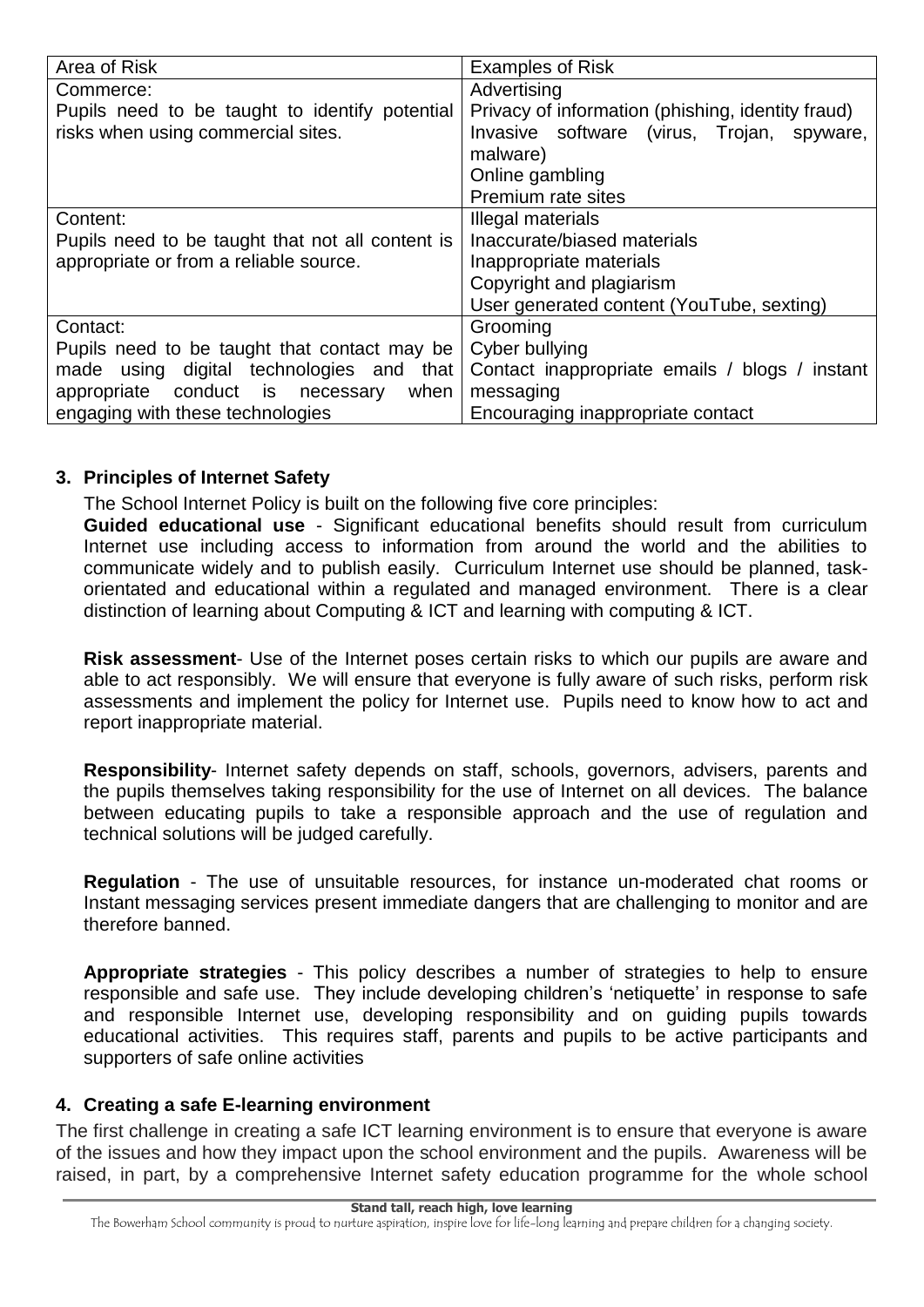community. The programme will be continuous, responding to specific incidents and issues, and providing information about emerging technologies as well as those already embedded within the culture of the school. The Headteacher, SLT and Computing/ICT subject leader will all be responsible for ensuring the promotion of a safe E-learning environment. This includes regular teaching of online safety as part of the ilearn2.co.uk resources, dedicated Internet Safety Day teaching, additional information for children in their communication diaries, displays in school, regular updates of the school website online safety page and regular updates via social media from reputable internet safety organisations.

**Filtering -** When working on the internet in school all children are supervised by an adult. All internet access uses the Lancashire County Council BT Lancashire filtering service. This service uses the Netsweeper Systems service which is a centrally hosted filtering service, enabling safe web access. This means that we can locally manage and control access to websites.

**Remote Working –** Staff will use only school provided devices, platforms and systems to deliver lessons and resources. Where possible lessons will be pre-recorded rather than live streamed to all users to access content more securely and conveniently. Lessons will only be live streamed with specific permission from school and more than one adult will be required to present a live lesson. All remote working will follow the school's online and safeguarding policies. Teachers, children and parents will be reminded of safeguarding procedures. All parties will be reminded of ways of reporting safeguarding concerns. A register of online sessions will be maintained.

### **4.1 Roles and responsibilities**

#### **Internet Safety Co-ordinator**

- The primary responsibility of the Internet Safety Co-ordinator (Computing/ICT Subject Lead Teacher) will be to establish and maintain a safe ICT learning environment within the school. Working with the other staff such as technician and the Headteacher to develop, or review, appropriate Internet safety policies and procedures.
- Leading the development of management protocols so that any incidents in which Internet safety is breached are responded to in an appropriate and consistent manner, with the appropriate authority to take action as necessary.
- Leading in the creation of a staff professional development programme that addresses both the benefits and risks of Internet-enabled technologies.
- Leading in the creation of an Internet safety education programme for pupils, maintaining an overview of activities across the school, and supporting staff with information and resources as appropriate.
- Developing a parental awareness programme.
- Maintaining a log of all incidents relating to Internet safety in school.
- Updating the governing body on current Internet safety issues, in conjunction with the Headteacher.
- Liaising with outside agencies, which may include the LEA, local schools, or national agencies, as appropriate.
- Liaising with 3<sup>rd</sup> parties to ensure latest knowledge of remote learning software and resources is maintained and best practice is adhered to.

#### **Headteacher**

 Taking ultimate responsibility for Internet safety issues within the school, while delegating day-to-day responsibility to the Internet Safety Co-ordinator.

The Bowerham School community is proud to nurture aspiration, inspire love for life-long learning and prepare children for a changing society.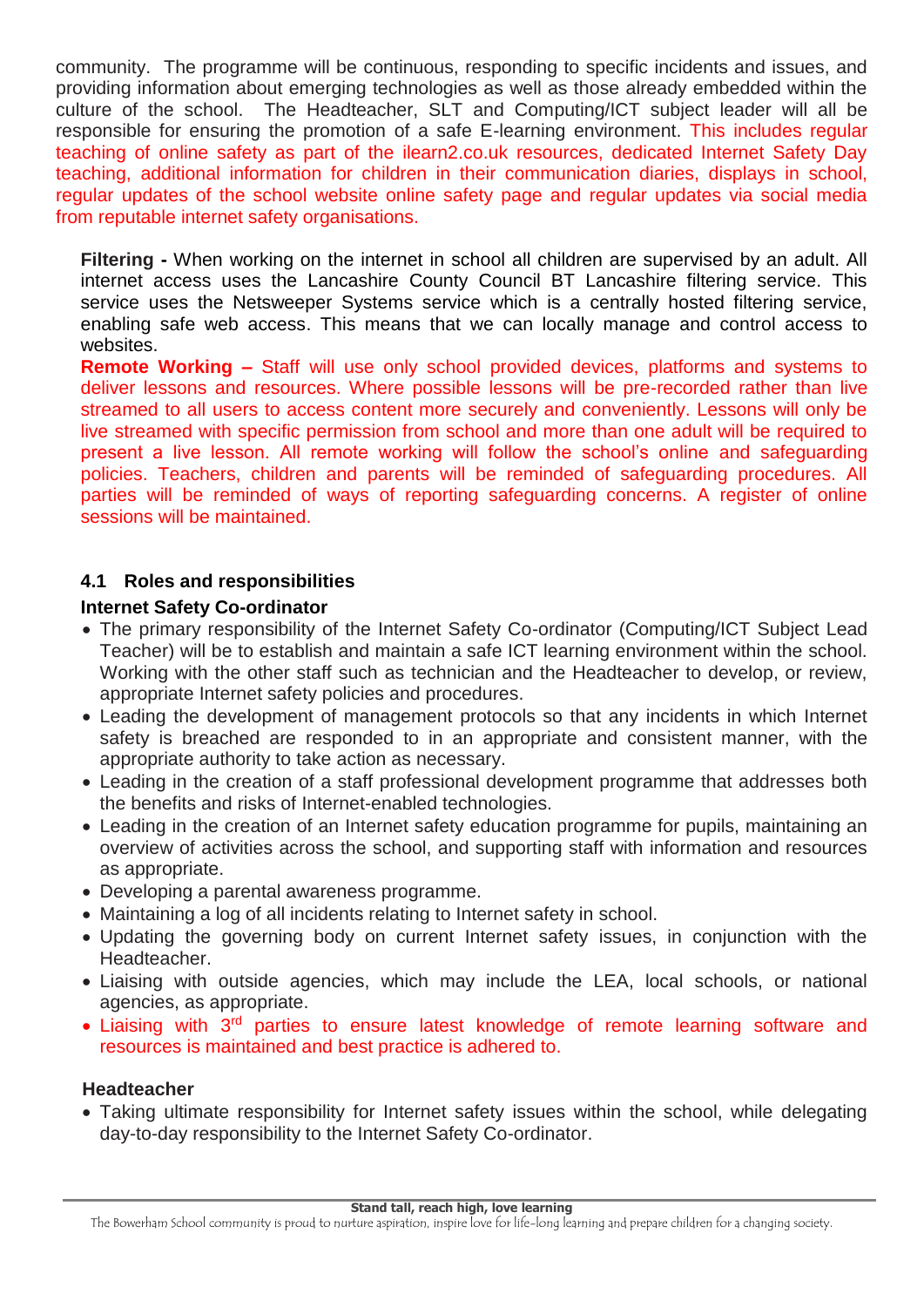- Supporting the Internet Safety Co-ordinator in creating an Internet safety culture within the school, including speaking to staff and pupils in support of the programme
- Ensuring that the Governing body is informed of the issues and the policies
- Ensuring that appropriate funding is allocated to support Internet safety activities throughout the school, for both the technical infrastructure and Inset training promoting Internet safety across the curriculum.

## **Governing body**

- The Governing body has statutory responsibilities for child protection and health and safety, and elements of these will include Internet safety.
- At Bowerham the main responsibilities related to E-safety are delegated to the Health and Safety Committee
- Developing an understanding of existing school policies, systems and procedures for maintaining a safe ICT learning environment and supporting the Headteacher and E-safety Co-ordinator in implementing these, including ensuring access to relevant training for all school staff
- Promoting Internet safety to parents, and providing updates on Internet safety policies.

# **Teaching Staff and Volunteers**

- Develop and maintain knowledge of Internet safety issues, particularly with regard to how they might affect children and young people
- Implementing school policies through effective classroom practice
- Ensuring any instances of ICT misuse, whether accidental or deliberate, are dealt with through the proper channels, reporting to the Internet Safety Co-ordinator in line with school Internet safety policies
- Planning classroom use of the Internet and ICT facilities to ensure that Internet safety is not compromised; for example, evaluating websites in advance of classroom use (for example, by bookmarking and caching sites) and ensuring that school filtering levels provide appropriate protection for topics being studied
- Embedding teaching of Internet safety messages within curriculum areas wherever possible
- Maintaining an appropriate level of professional conduct in their own Internet use both within and outside school.
- Using online and remote learning software and resources appropriately and following school online and internet safety policy.

# **Pupils**

- Upholding school policies relating to acceptable use of the Internet and other communications technologies
- Developing their own set of safe and discriminating behaviours to guide them whenever they are online
- Reporting any incidents of ICT misuse within school to a member of the teaching staff
- Seeking help or advice from a teacher or trusted adult if they experience problems when online, or if they receive any content or contact which makes them feel uncomfortable in any way
- Communicating with their parents or carers about Internet safety issues, and upholding any rules for safe Internet use in the home

# **4.2 Technological tools**

 The school will work in partnership with the LEA to ensure systems are in place to protect pupils and that they are reviewed and improved.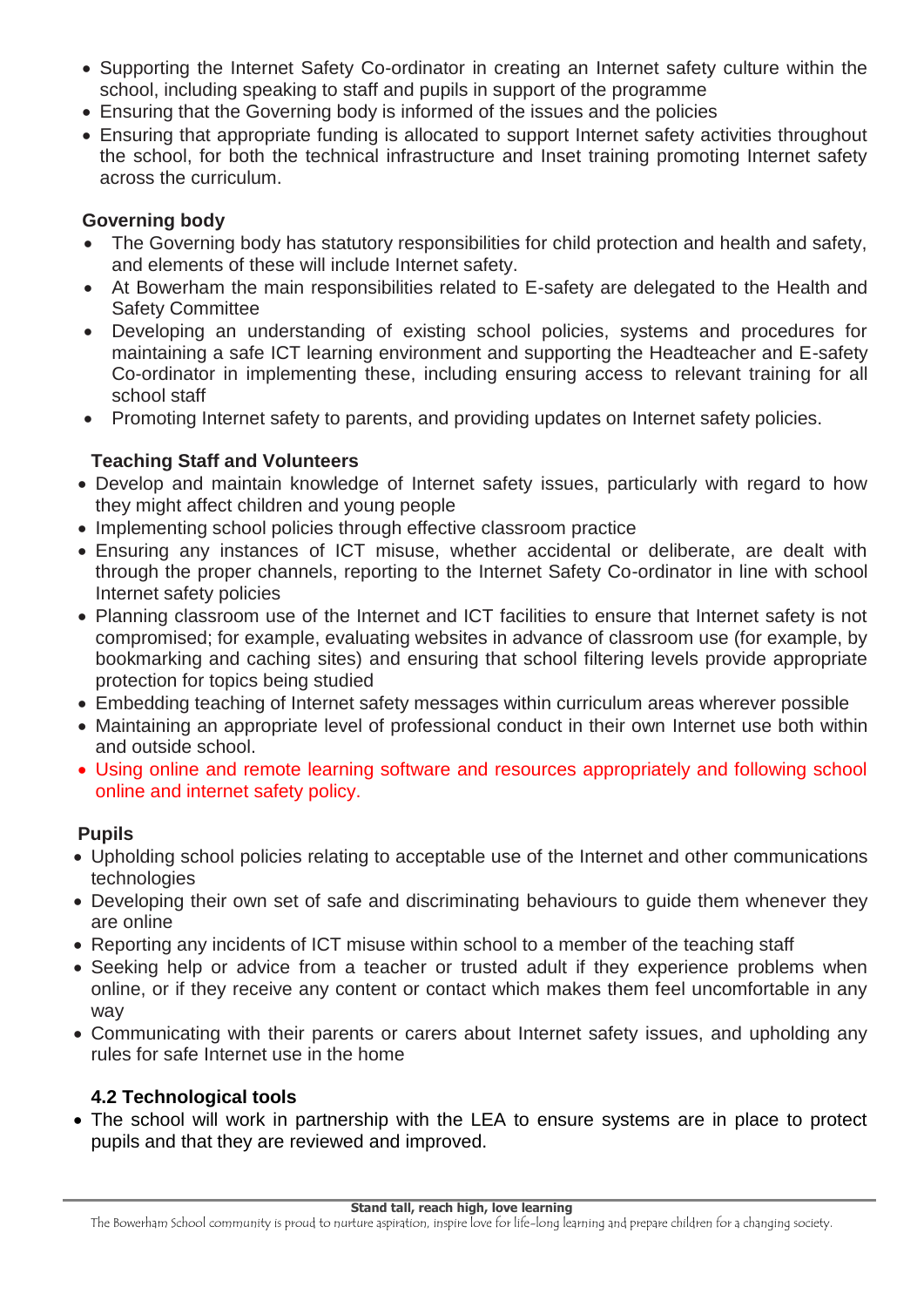- An LEA filtering system is in place to minimise access to inappropriate content via the school network.
- If staff or pupils discover unsuitable sites, the URL (address) and content must be reported to the LEA via the e-safety co-ordinator.
- It will be possible to keep track of web pages visited and downloaded files to help investigate possible issues and monitor Internet usage.
- Pop up blockers and virus protection will be installed on every computer in the school to minimise further risk of access to inappropriate materials. 3<sup>rd</sup> party IT management supplier to ensure this and train staff where appropriate.

### **4.3 Internet safety education programme for the whole school community**

### **Pupils**

We think it is crucial to teach pupils how to use the Internet safely, both at school and at home however Internet and ICT literacy is unfortunately not synonymous with Internet and ICT safety.

- The school will follow the Computing & ICT SoW as developed from new National Curriculum for Primary Schools (September 2014) – where age-appropriate information technology and digital fluency skills are embedded in the heart of the curriculum.
- Safe-surfing messages should be reinforced every time pupils use the Internet and related technologies.
- Instruction in responsible and safe use should precede Internet access.
- 'Rules of Internet use' will be posted near to computer systems. Pupils will be reminded of their acceptance of the rules and related consequences should the rules be breached.
- Pupils will be informed that Internet use will be monitored.
- Pupils should be taught to be critically aware of the materials they read and know that material is not necessarily valid just because it is on the Internet.
- Pupils will be taught to acknowledge the source of information and to respect copyright when using Internet material in their own work.

### **Parents**

Parents and carers also have a key role to play in creating a safe ICT learning environment and culture, through promoting Internet safety at home and hence reinforcing the messages taught in school. The children are taught to use the Internet sensibly and responsibly. It is recommended that parents also develop a similar set of rules if their children are using the Internet at home. In this way, we can promote responsible and safe Internet use at home and in school.

Regular updates on the school website online safety page and via social media will include information from a variety of reputable online safety organisations, providers, charities and the police.

- E-safety meetings for parents are arranged on a regular basis. These meetings are available for both parents and children to attend.
- Parents' attention will be drawn to the School Internet Policy in newsletters, the school prospectus and on the school Web site.
- Internet issues will be handled sensitively to inform parents without undue alarm.
- A partnership approach with parents will be encouraged. This could include demonstrations, practical sessions and suggestions for safe Internet use at home.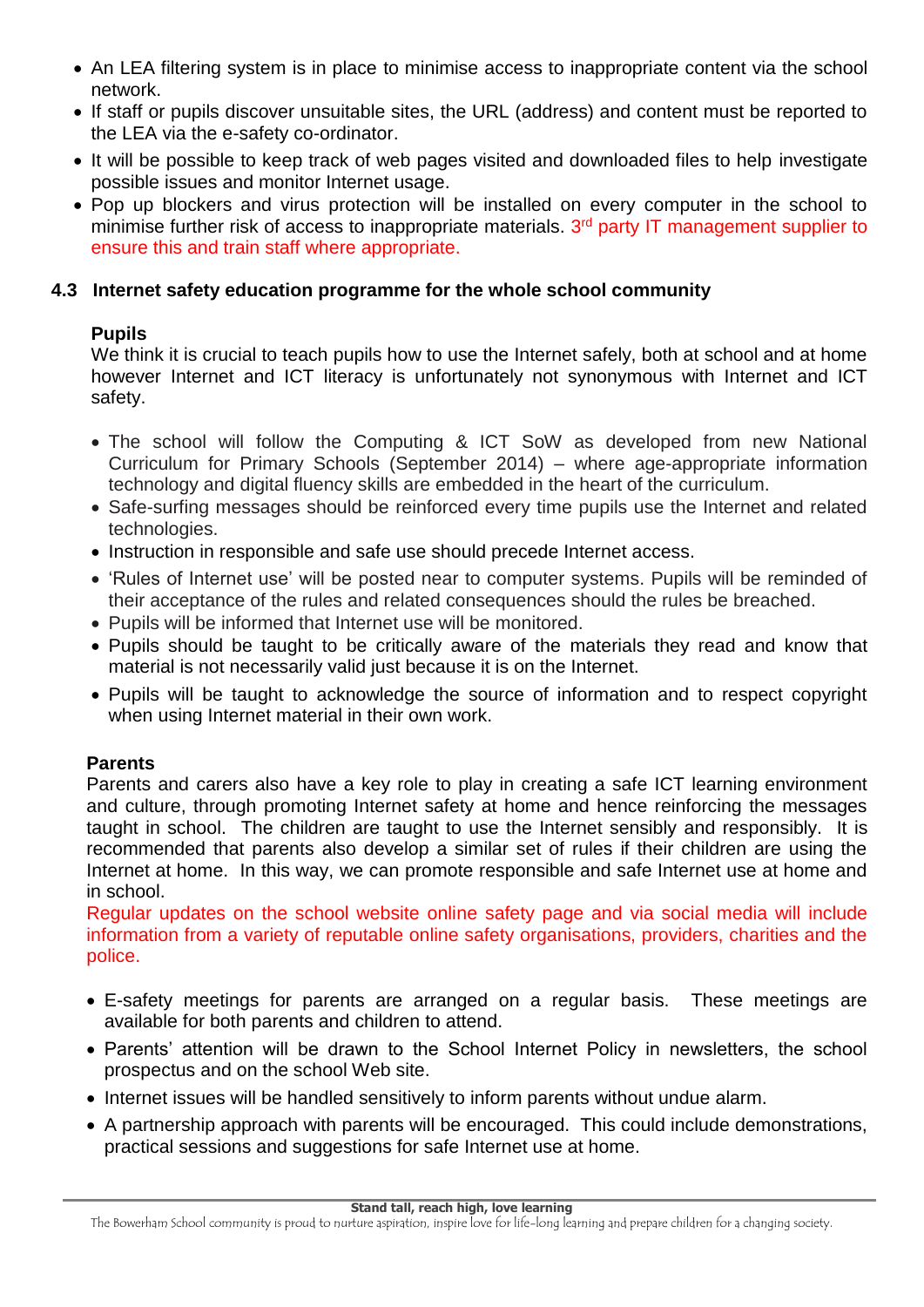- Advice on filtering systems and educational and leisure activities that include responsible use of the Internet will be made available to parents.
- Sign-posting parents & carers to online support resources (See References & Resources)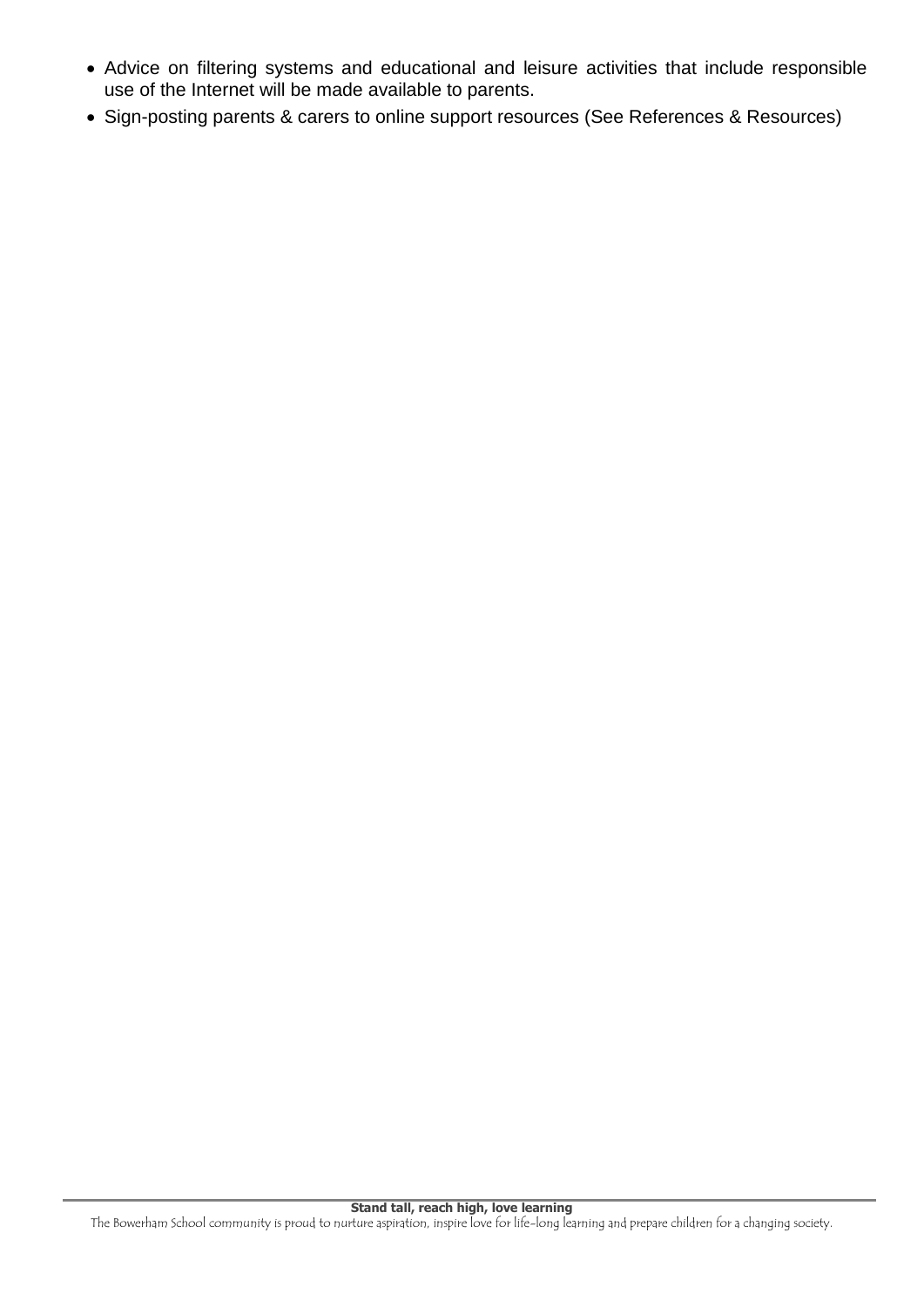## **4.4 E-mail Management**

- Pupil access to e-mail in the school is via Lancashire's E-mail management system only. Class e-mails are available and in certain supervised projects and lessons a pupil's individual account can be created. Pupil's individual accounts will only be available for the duration of the project and should not last for longer than one academic year, where passwords will be reset by the account manager.
- Staff should not use school ICT facilities to access external personal e-mail accounts for business unrelated to their professional roles.
- A responsible adult will supervise pupils when writing and sending e-mails and the content of outgoing and incoming e-mails should be checked by the adult (the class teacher whenever possible). This should lessen the risk of inappropriate materials being exchanged.
- Children will be taught to never reveal personal details such as home addresses or telephone numbers during e-mail dialogue
- Pupils will be taught to write polite and responsible e-mails.
- The class teacher has responsibility to ensure that no abuse of the e-mail facility occurs
- E-mail sent to an external organisation should be written carefully and authorised before sending, in the same way as a letter written on school headed paper.

# **4.5 Newsgroups, Chat Rooms and Instant Messaging**

 Pupils will not be allowed access to public or unregulated chat rooms, newsgroups or instant messaging services.

# **4.6 Managing Internet use**

 Pupils are not permitted to use Mobile phones or other hand held devices in school. These are to be surrendered at the main office and kept safe until hometime.

# **5 Web site content management**

The school has a school website for the purpose of keeping parents informed about important, dates and events as well as providing information about the school and its related policies. Including images of pupils on the school website is crucial in celebrating success and promoting Bowerham whole-school values and pupil voice however the following non-negotiables must be adhered to:

- Staff or pupils' home information will not be published.
- Web site photographs that include pupils will be selected carefully and will not enable individual pupils to be identified.
- Pupils' full names will not be used anywhere on the Web site
- Pupils will not be named under any photos in any digital communication from the School.
- Image files will be appropriately named (pupils names not used in image file names) and are appropriately stored on the school's network.
- Image use will be in accordance with the school's photo permission policy.
- The Headteacher or nominee will take overall editorial responsibility and ensure content is accurate and appropriate.
- The Web site should comply with the school's guidelines for publications.
- The copyright of all material must be held by the school, or be attributed to the owner where permission to reproduce has been obtained.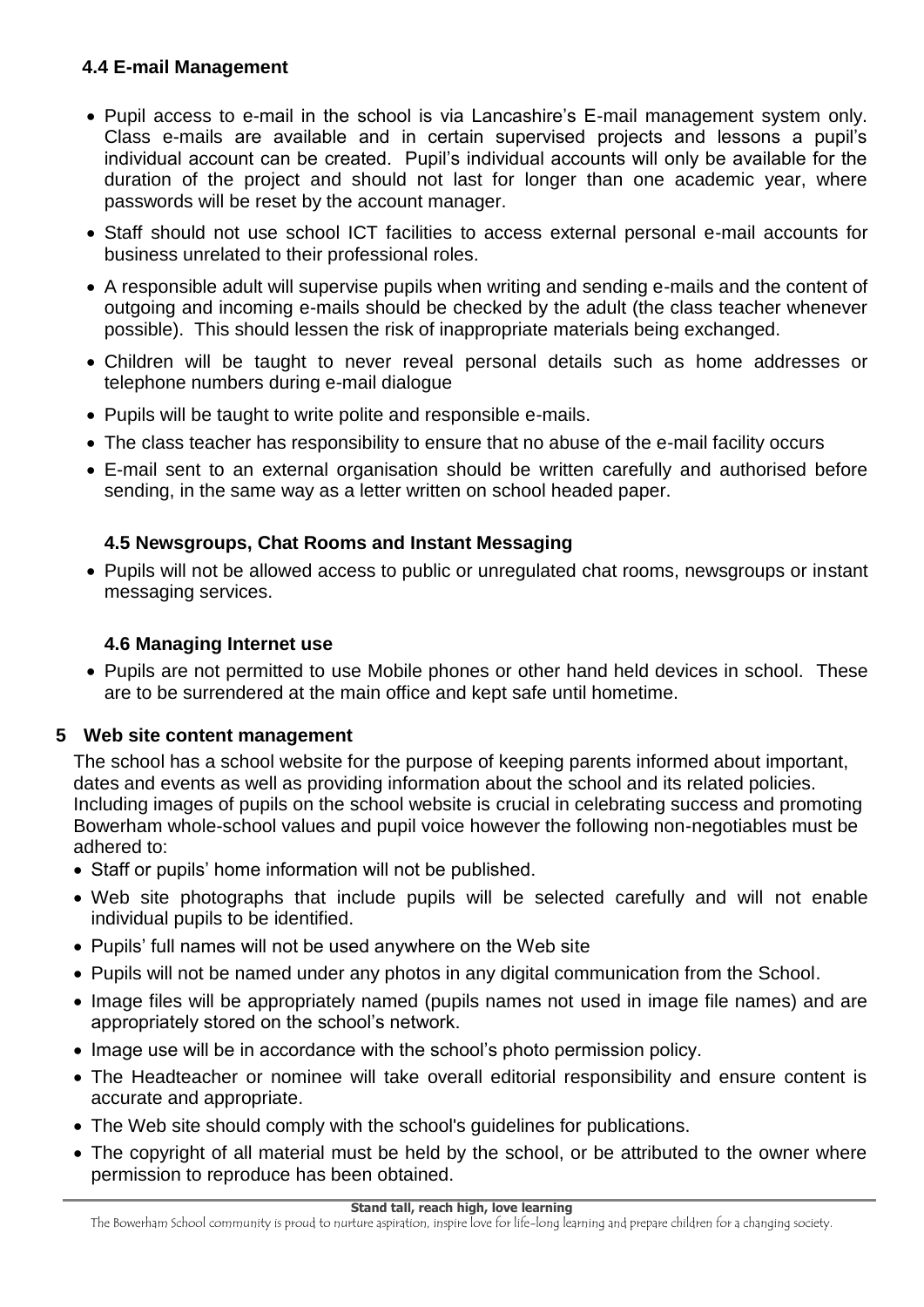### **6. School Facebook and YouTube site content and access management**

Social media provides an instant and wide-reaching medium in which to engage a high volume of parents, carers and community partners. As such, the school operates a Facebook Profile and YouTube account, adhering to similar guidelines as the schools' website.

- Staff or pupils' home information will not be published.
- Web site photographs that include pupils will be selected carefully and will not enable individual pupils to be identified.
- Pupils' full names will not be used anywhere on the profile
- Pupil's names will not be tagged or posted in any photos.
- Image files will be appropriately named (pupils names not used in image file names) and are appropriately stored on the school's network.
- Image use will be in accordance with the school's photo permission policy.
- Staff will not discuss specific children or engage in dialogue with parents on the profile.
- Staff will be responsible for ensuring the appropriateness of any/all personal content shared.
- Staff will be responsible for setting their own privacy settings.
- The school will delete any inappropriate posts.
- The school will ban any profiles from accounts known or suspected to belonging to pupils.
- Although staff and volunteers may have social network accounts, they are not permitted to make any comment about any aspect of school life in this forum.

Blogging Policy

# **7. Safe and appropriate management of digital images**

The school has given consideration to the way in which digital images including video are captured and stored within school for the protection of both pupils and staff. There are a number of internet-enabled hand held-devices with digital photography capabilities. Staff is made aware of the appropriateness of holding images on personal digital cameras and video. Pupils may also be involved in video conferencing activities where there is the possibility of images captured by a 3<sup>rd</sup> party.

- Images will be taken and stored on school equipment only as outlined in the school's Child Protection policy.
- Images captured on digital devices will be transferred to the school server immediately (where practicable) and cleared off devices immediately (where practicable) – this is also to aid management of digital devices
- If images are taken with personal equipment they should be transferred to the school network as soon as possible and deleted immediately.
- Images of pupils or staff will not be captured or copied without permission and will not be stored at home without permission
- All images and video where possible should be stored on the secure TEACHERS>WHOLE SCHOOL PHOTOS shared drive area of the network and files clearly named for ease of archiving material.

The Bowerham School community is proud to nurture aspiration, inspire love for life-long learning and prepare children for a changing society.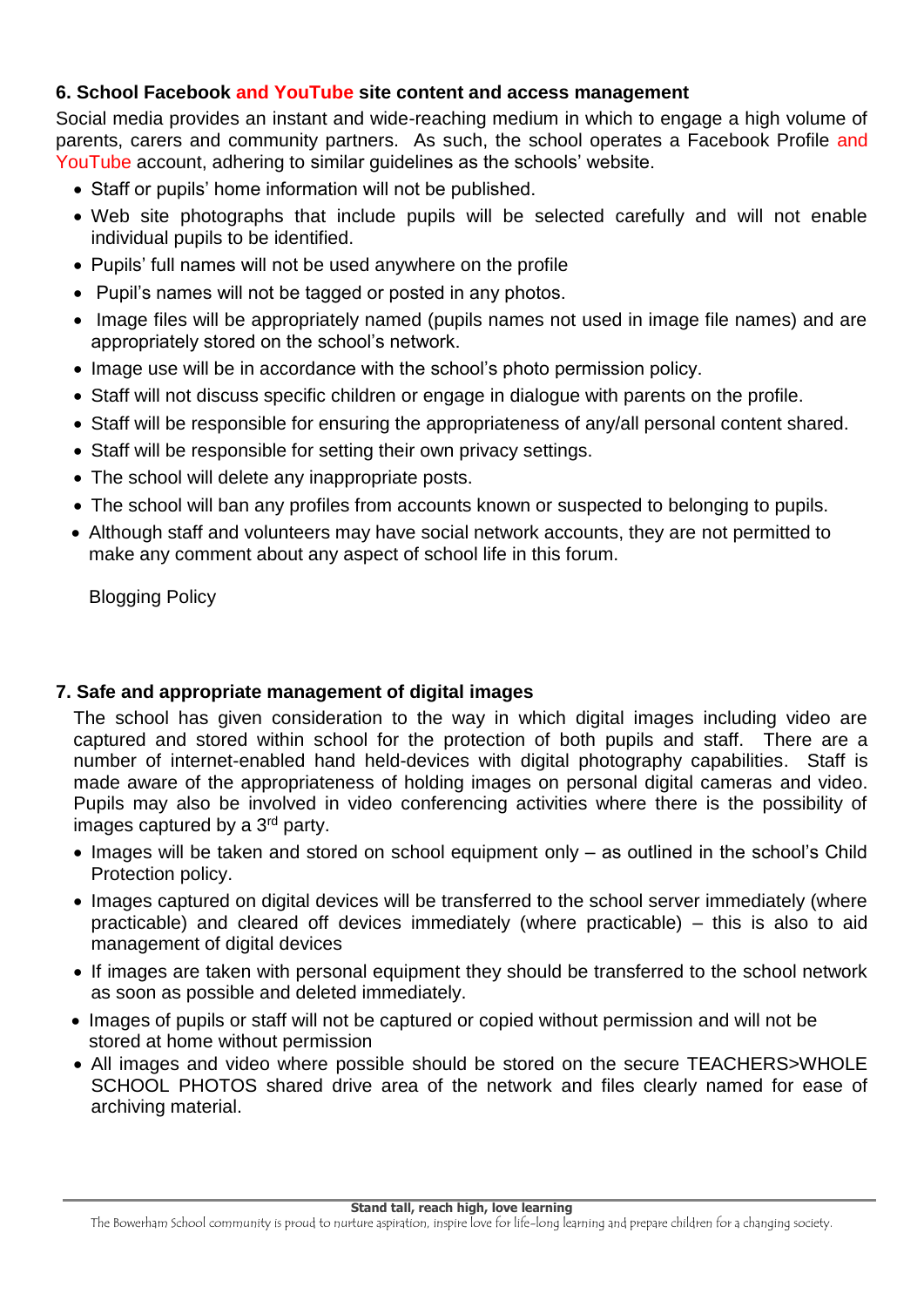#### **8. Internet access authorisation**

- The school will keep a record of all staff, pupils and  $3<sup>rd</sup>$  parties who are granted Internet access. The record will be kept up-to-date, for instance a member of staff leaving or the withdrawal of a pupil's access.
- Parents will be informed that pupils will be provided with supervised Internet access.
- Written permission from parents or carers will be obtained before any type of Internet access is allowed.
- At Key Stage 1, access to the Internet will be by adult demonstration with occasional directly supervised access to specific, approved on-line materials such as the use of bookmarked sites or web quests, where pre-tested and approved sites only are accessible. This provides a good model for Internet access at lower Key Stage 2 although the range of sites available may increase.
- Pupils in upper Key Stage 2 may, under supervision, use search engines to carry out approved searches. Searches using 'child friendly' search engines such as 'Ask Jeeves for Kids' and 'Yahooligans' is recommended. Free Internet searching is highly discouraged – teachers should assess the potential risk before undertaking such activity.
- Staff should not conduct free searches using classroom presentation equipment in full view of pupils. Projectors should be turned off whilst staff check suitability of search results.
- Pupils may not use the Internet at any time without supervision. They should be reminded of the rules for Internet use at regular intervals.

## **9. Staff consultation**

- All staff including teachers, supply staff, classroom assistants and support staff, will be provided with the School Internet Policy, and its importance explained.
- Staff should be aware that Internet traffic can be monitored and traced to the individual user. Discretion and professional conduct is essential.
- The monitoring of Internet use is a sensitive matter. Staff who operate monitoring procedures should be supervised by senior management.
- Staff development in the safe and responsible Internet use, and on school Internet policy will be provided as required.

### **10. Responding to incidents of misuse**

It is more likely that school will need to deal with incidents that involve inappropriate rather than illegal misuse. It is important that any incidents are dealt with quickly and actions are proportionate to the offence. The following table outlines possible incidents alongside procedures and sanctions:

| <b>Incident</b>                              | <b>Procedures and sanctions</b>                |
|----------------------------------------------|------------------------------------------------|
| Accidental access to inappropriate materials | Minimise the webpage.                          |
|                                              | Children to tell a trusted adult in the lesson |
|                                              | Report incident to computing lead who will     |
|                                              | record in incident log                         |
|                                              | Report to LCC filtering service if necessary   |
|                                              | Inform parents/carers                          |
| Using other people's logins and passwords    | Inform SLT and Computing lead.                 |
| maliciously                                  | Record the details in incident log             |
| Deliberately searching for inappropriate     | Inform parents/carers                          |
| materials                                    | Consider additional eSafety awareness raising  |
| Bringing inappropriate electronic files from | lessons                                        |

**Stand tall, reach high, love learning**

The Bowerham School community is proud to nurture aspiration, inspire love for life-long learning and prepare children for a changing society.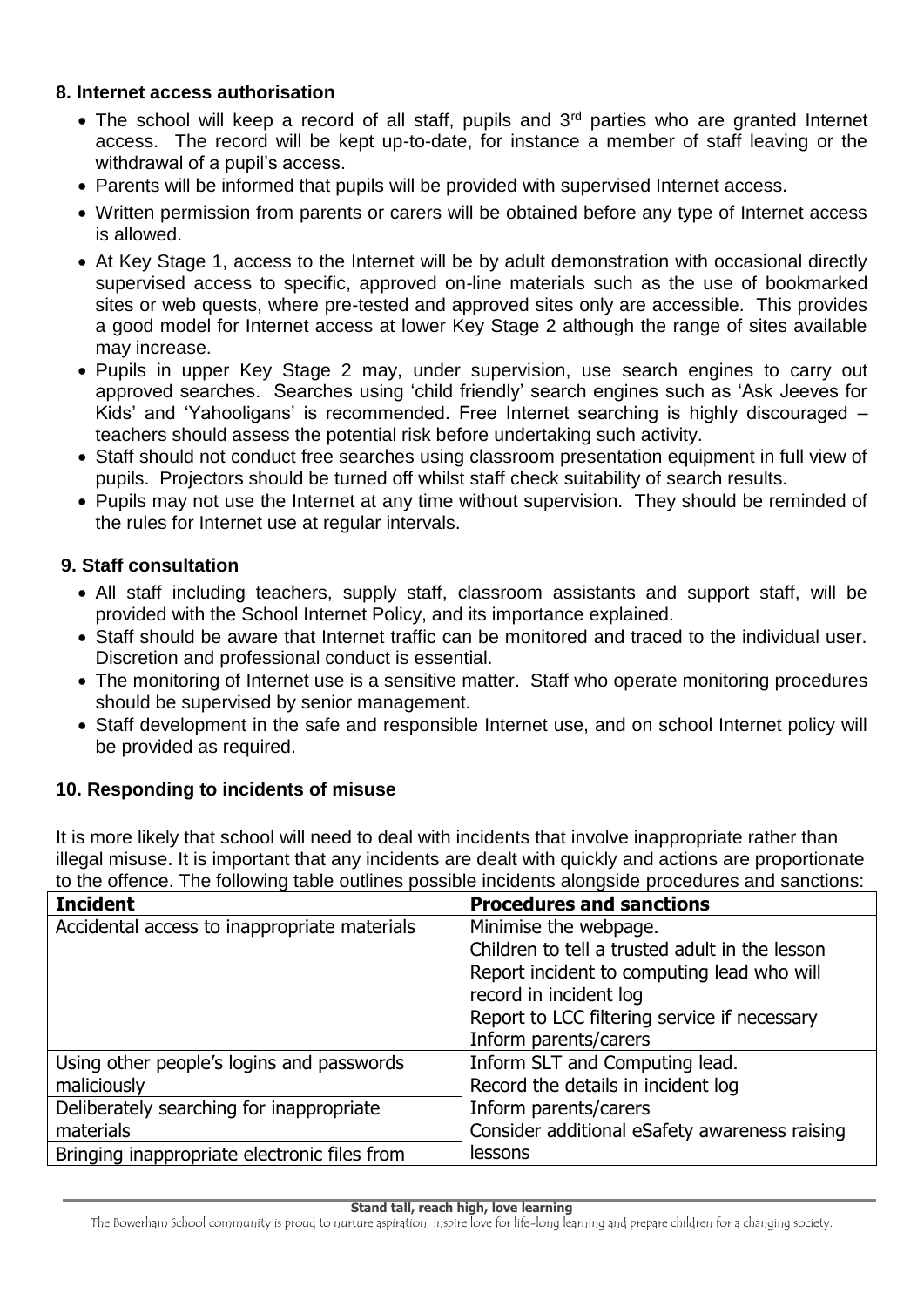| home                                                                                                 | More serious or persistent offences may result |
|------------------------------------------------------------------------------------------------------|------------------------------------------------|
| Using chats and forums in an inappropriate way $\vert$ in disciplinary action in line with Behaviour |                                                |
|                                                                                                      | Policy                                         |

#### **Minor incidents**

- Minor incidents of misuse by pupils might include; copying information into work and failing to acknowledge the source, downloading materials or images not relevant to their studies, and misconduct associated with pupils files, such as using someone else's password or deleting someone else's files.
- In all cases the pupils will be issued with a warning and referred back to the rules of Internet use. The incident should be documented.
- The Internet Safety Co-ordinator will monitor minor incidents to identify trends in pupils' behaviour, and will react to any emerging issues. This might include raising awareness on a particular Internet safety topic at a school assembly or offering staff additional training.

#### **Incidents involving inappropriate materials or activities**

- Specific breaches of policy and rules might include deliberately accessing, printing, showing or transmitting inappropriate (or age-restricted) material within the school's network.
- Serious incidents relating to Internet safety in schools will be reported to the Internet Safety Co-ordinator immediately. The Internet Safety Co-ordinator must document the incident and decide on an appropriate course of action, which will include involving the Headteacher and may also include external agencies. It may also be necessary to involve child protection
- Staff to provide follow-up counselling and support.
- The Internet Safety Co-ordinator will review Internet safety policies as soon as possible after the incident in an attempt to prevent such an incident recurring, debriefing relevant staff accordingly, and providing school-wide training as appropriate.
- If a child discovers something on the Internet that makes them feel uncomfortable or upset, they must report it immediately to their teacher. Pupils will be taught to turn off the monitor so that attention is not drawn to the material.
- Although the Internet access at Bowerham is filtered in order to screen inappropriate sites, it may still contain inappropriate material. The site must be reported immediately to the Internet Safety Co-ordinator who will ensure that the website is flagged county-wide.

### **Incidents involving illegal materials or activities**

Discovery of indecent material within the school's network is a very serious situation, and must always be reported to the Headteacher, then ultimately the police. It is important that the material is not downloaded, printed or sent by email, because doing so will be an offence in itself. If at all possible, do absolutely nothing to the suspect computer or computers, including turning them on or off. It may be necessary to shut down the whole network, but do not do this unless instructed by the police. Ensure that everyone is kept away and that nothing is touched. Under no circumstances should the Internet Safety Co-ordinator, network manager or Headteacher attempt to conduct an investigation of their own, or bring in an outside 'expert' to do so, as this may compromise the evidence if a legal case were to result. In some cases this may constitute a criminal offence in itself.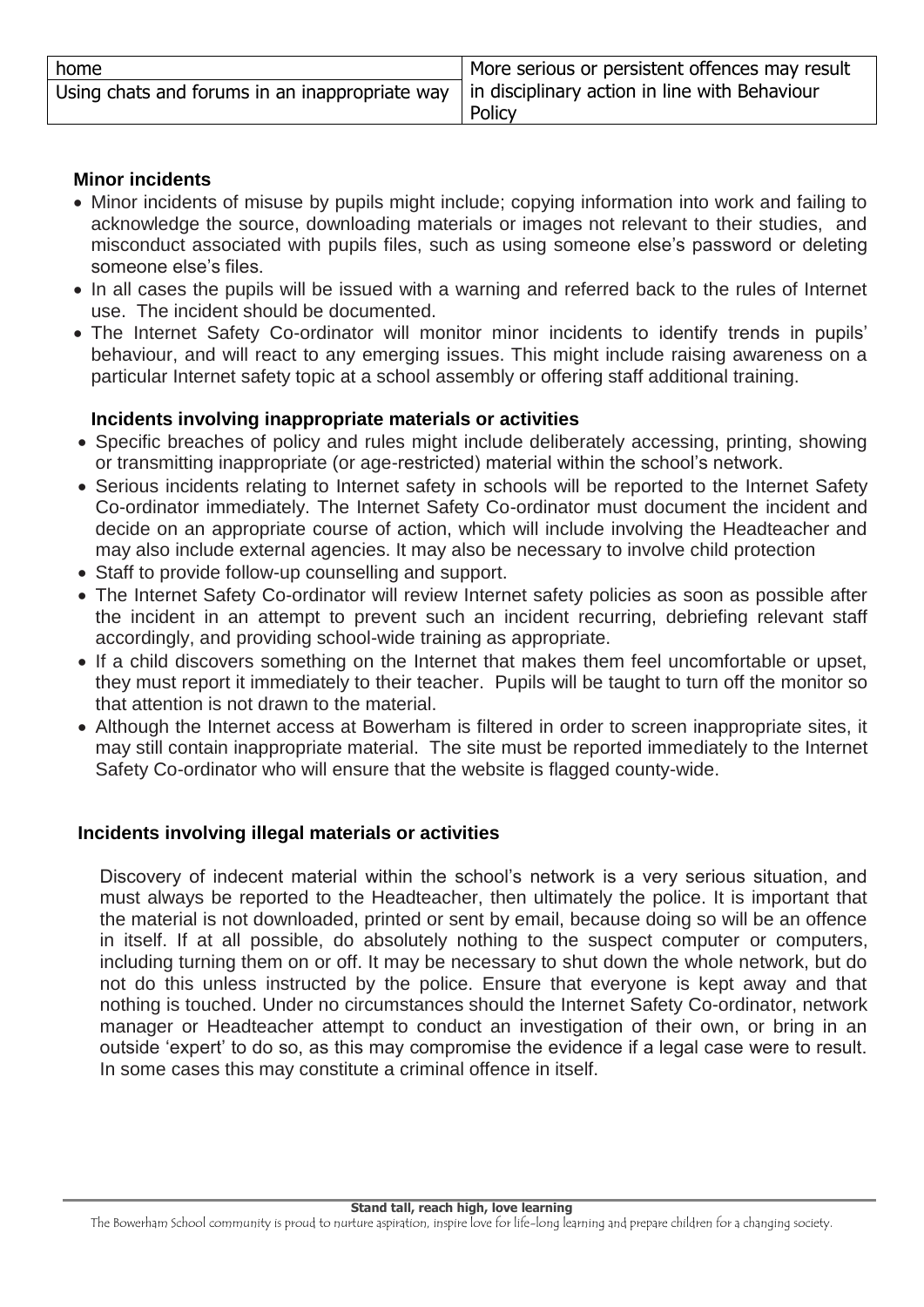The following flow diagram shows the procedure for responding to incidents of misuse:



*From E-safety Developing whole-school policies to support effective practice, Becta*

### **11 Sanctions**

- If a pupil misuses e-mail or the Internet, they must be reminded that this is irresponsible and contrary to their agreement with the Internet Acceptable Use Policy. They must agree to responsibly use the Internet and a further copy of the Acceptable Use Policy will be sent home for the child and parent to sign. A record of misuse will be logged by the Internet security co-ordinator. The child will not be allowed to resume the use of the Internet until the AUP has been resigned by the parent and child. Minor transgressions can be dealt with by the teacher as part of normal school discipline policy.
- In serious circumstances the privileges of Internet use will be withdrawn for a fixed period of time.

#### **12. Monitoring**

- The Internet Safety Co-ordinator will monitor any logged incidents and assess their importance.
- Pupils will be informed their Internet use can be monitored. Monitoring checks will be made if any inappropriate use is suspected.

The Bowerham School community is proud to nurture aspiration, inspire love for life-long learning and prepare children for a changing society.